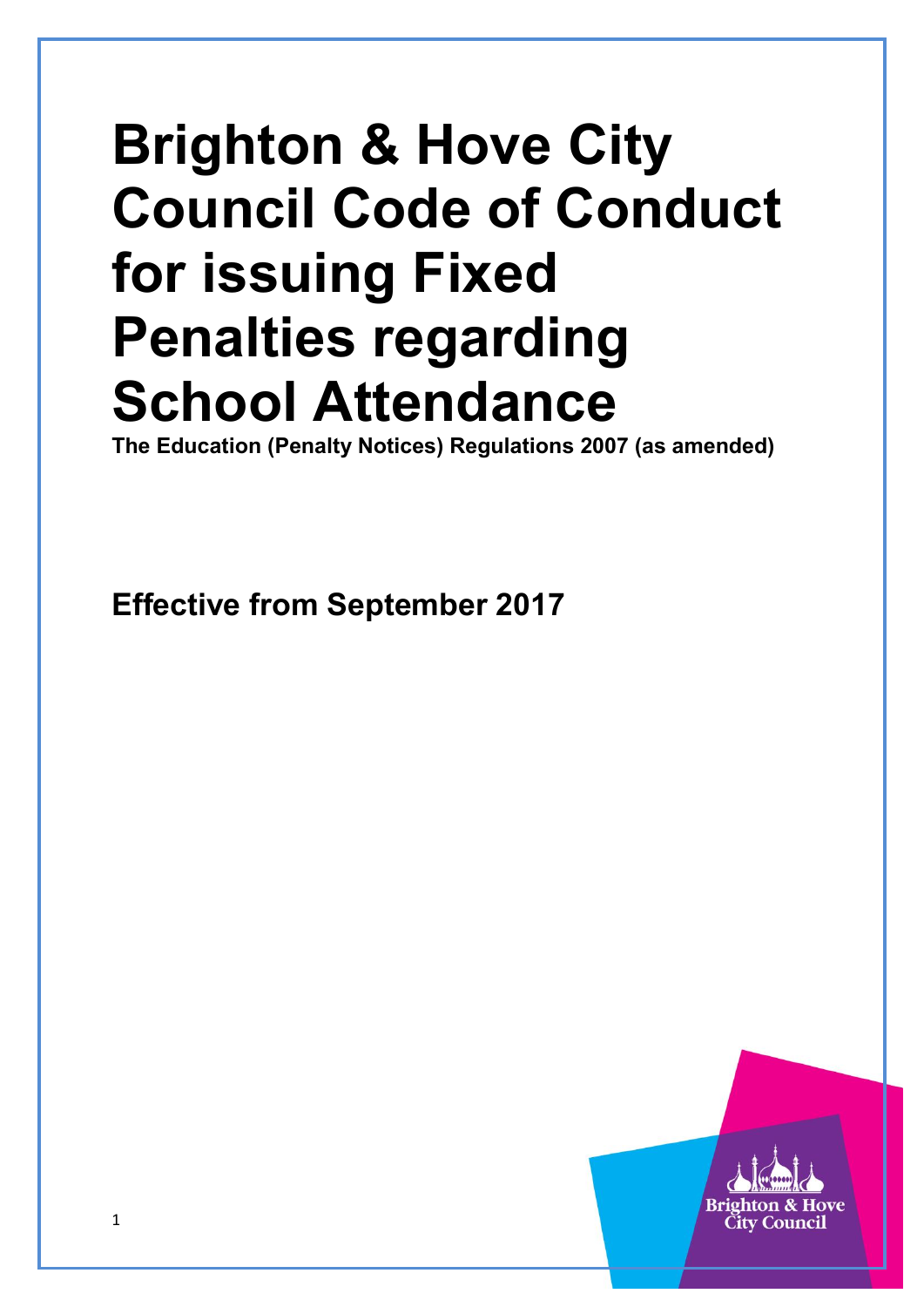# **CONTENTS**

- **GUIDANCE TO HEAD TEACHERS**
- **BRIGHTON & HOVE CITY COUNCIL'S CODE OF CONDUCT**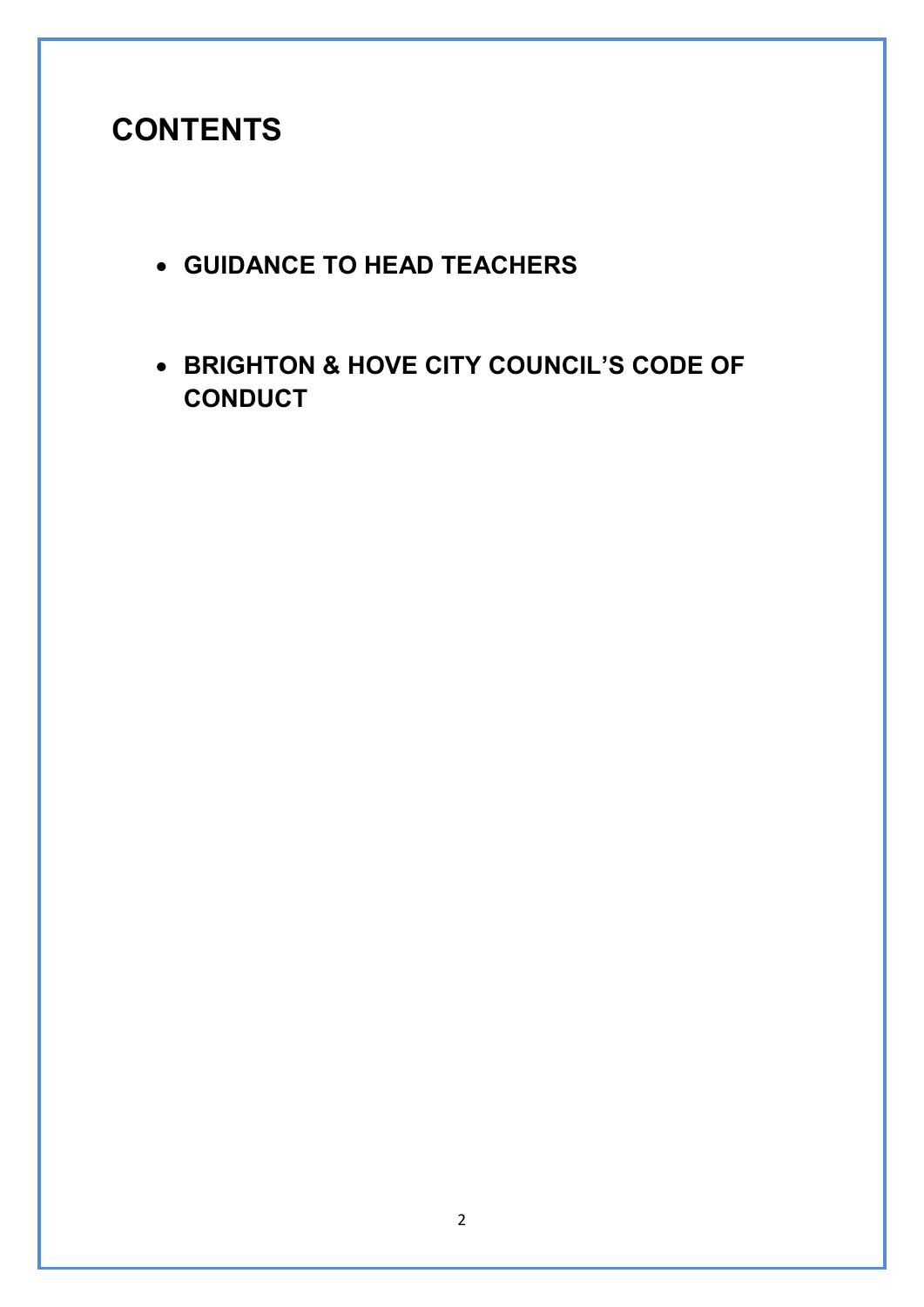#### **Introduction to all Head teachers and School Attendance Leads**

The Access to Education team is writing to draw your attention to Brighton & Hove City Council's revised Code of Conduct for the provision of administering Penalty Notices for non-school attendance and for unauthorised absence.

Section 23 of the Anti-Social Behaviour Act 2003 and section 103 of the Education and Inspections Act 2006 enable Local Authorities to issue penalty notices for certain offences. These notices can be used as an alternative to prosecution under section 444 of the Education Act 1996 and enable parents to discharge potential liability for conviction for that offence by paying a penalty. This Code of Conduct is issued under The Education (Penalty Notices) (England) Regulations 2007 (as amended). The Council's Access to Education team is authorised to act under this code and will strive to ensure the consistent, fair and transparent application of the policy regarding penalty notices throughout the City.

All schools wishing to issue penalty notices under this Code of Conduct must evidence that literature provided to parents relating to attendance; such as School Prospectus, Attendance and Behaviour Policies, Home School Agreements and website information etc. are readily accessible and include the warning that parents may be issued with a penalty notice for any unauthorised absence, including unauthorised term time holidays.

The responsibility for classifying an absence lies with the school; the Access to Education team will issue a penalty notice based on the school's classification and other evidence supplied with the referral. The Code of Conduct can also be found on Brighton & Hove City Council's website. Further questions or guidance around the Code of Conduct can be dealt with by the Access to Education team.

Gavin Thomas Access to Education Manager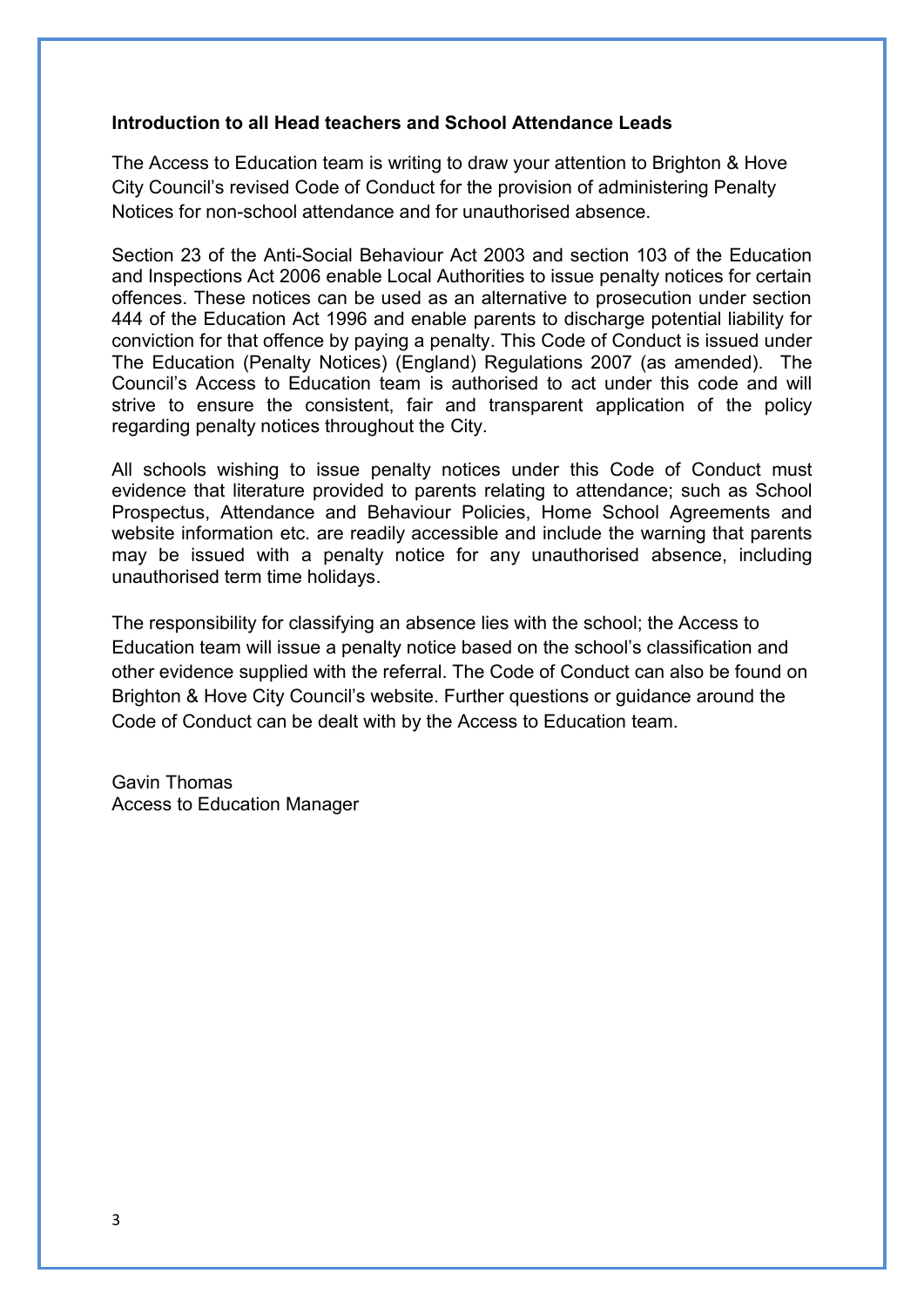# **Code of Conduct issued under The Education (Penalty Notices) Regulations 2007**

# **RATIONALE**

It is a legal requirement under section 7 of the Education Act 1996 that parents of children of compulsory school age ensure that their children receive full-time education that is suitable to their age, ability and aptitude and to any special educational needs that they may have. A child reaches compulsory school age at the start of the term on or after their fifth birthday, and continues to be of compulsory school age until the last Friday of June in the school year that they reach 16. Notices cannot therefore be issued to children in reception who have not yet reached compulsory school age.

It is essential for pupils to attend school regularly in accordance with the rules of the school. The Access to Education Team will investigate cases of irregular attendance and may prosecute for the attendance offence if appropriate.

Under the provisions of section 23 of the Anti-Social Behaviour Act 2003, in certain cases of unauthorised absence a penalty notice may be issued to the parent(s)/carer(s) responsible. The penalty is £60 if paid within 21 days of receipt of the notice, rising to £120 if paid after 21 days but within 28 days of receipt. There is no right of appeal by parents against a penalty notice once issued by the local authority.

#### **LEGISLATION AND GUIDANCE**

The Council's Access to Education team must have regard to the following legislation and guidance when applying the provisions of this Code: -

Data Protection Act 1998 Children Act 1989 Crime and Disorder Act 1998 Human Rights Act 1998 Education and Inspections Act 2006 Equality Act 2010 Education (Penalty Notices) (England) Regulations 2007 Education (Penalty Notices) (England) (Amendment) Regulations 2012 Education (Penalty Notices) (England) (Amendment) Regulations 2013 Special Educational Needs Code of Practice 2014 Education Act 1996 Police and Criminal Evidence Act 1984 'Parental responsibility measures for school attendance and behaviour': DfE Guidance November 2013 Isle of Wight v Platt Supreme Court Judgement April 2017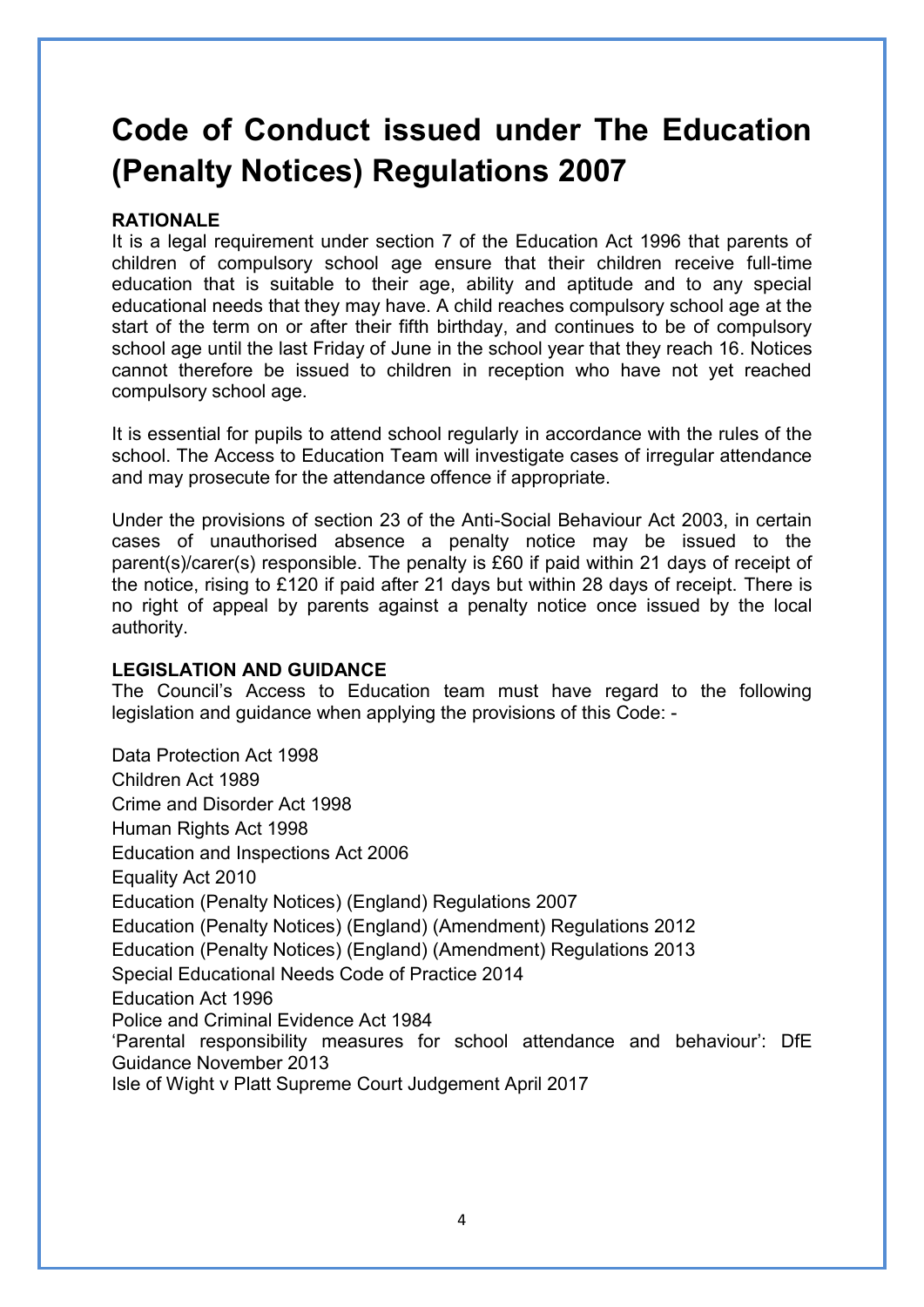# **Definition of a Parent**

The definition of parent is set out in section 576 of the Education Act 1996. This can include any person:

(a) who is not a biological parent of the child but who has parental responsibility for them, or

(b) who has care of the child,

Throughout this document, references to 'parent' mean each and every parent coming within the definition, whether acting jointly or separately,

# **CIRCUMSTANCES WHEN PENALTY NOTICES CAN BE ISSUED Unauthorised Absence/Truancy:**

- Persistent late arrival at school (after the register has closed). (6 sessions within a period of 6 school weeks)
- Pupils whose attendance has not reached a satisfactory level during a 6 week period following intensive support.
- Where parents allow their child to be present in a public place during school hours without reasonable justification in a fixed term or permanent exclusion.
- 6 or more sessions of **unauthorised absence** within a term.(O coded)
- **All** unauthorised **holidays taken during term time.** The Local Authority recommendation is that this is for any unauthorised leave of six sessions (3 days) or more.

#### **Unauthorised leave during Term Time**

The Education (Pupil Registration) (England) (Amendment) Regulations 2013, state head teachers may not grant any leave of absence during term time unless there are exceptional circumstances *(no definition is given within this legislation).* Head teachers should refer to NAHT guidance when determining whether a leave of absence is authorised. [http://www.naht.org.uk/welcome/news-and-media/key](http://www.naht.org.uk/welcome/news-and-media/key-topics/parents-and-pupils/naht-issues-new-guidance-on-authorised-absence/)[topics/parents-and-pupils/naht-issues-new-guidance-on-authorised-absence/](http://www.naht.org.uk/welcome/news-and-media/key-topics/parents-and-pupils/naht-issues-new-guidance-on-authorised-absence/)  This has been supported by the Supreme Court judgement of April 2017 on unauthorised holidays taken in term time.

Head teachers should determine the number of sessions a child can be away from school if the leave is granted. Where permission for term time absence is requested with sufficient notice and the decision is made not to authorise, a letter to the parent confirming that it has not been authorised must be sent by the Head teacher or designated representative including a warning that a penalty notice may be issued.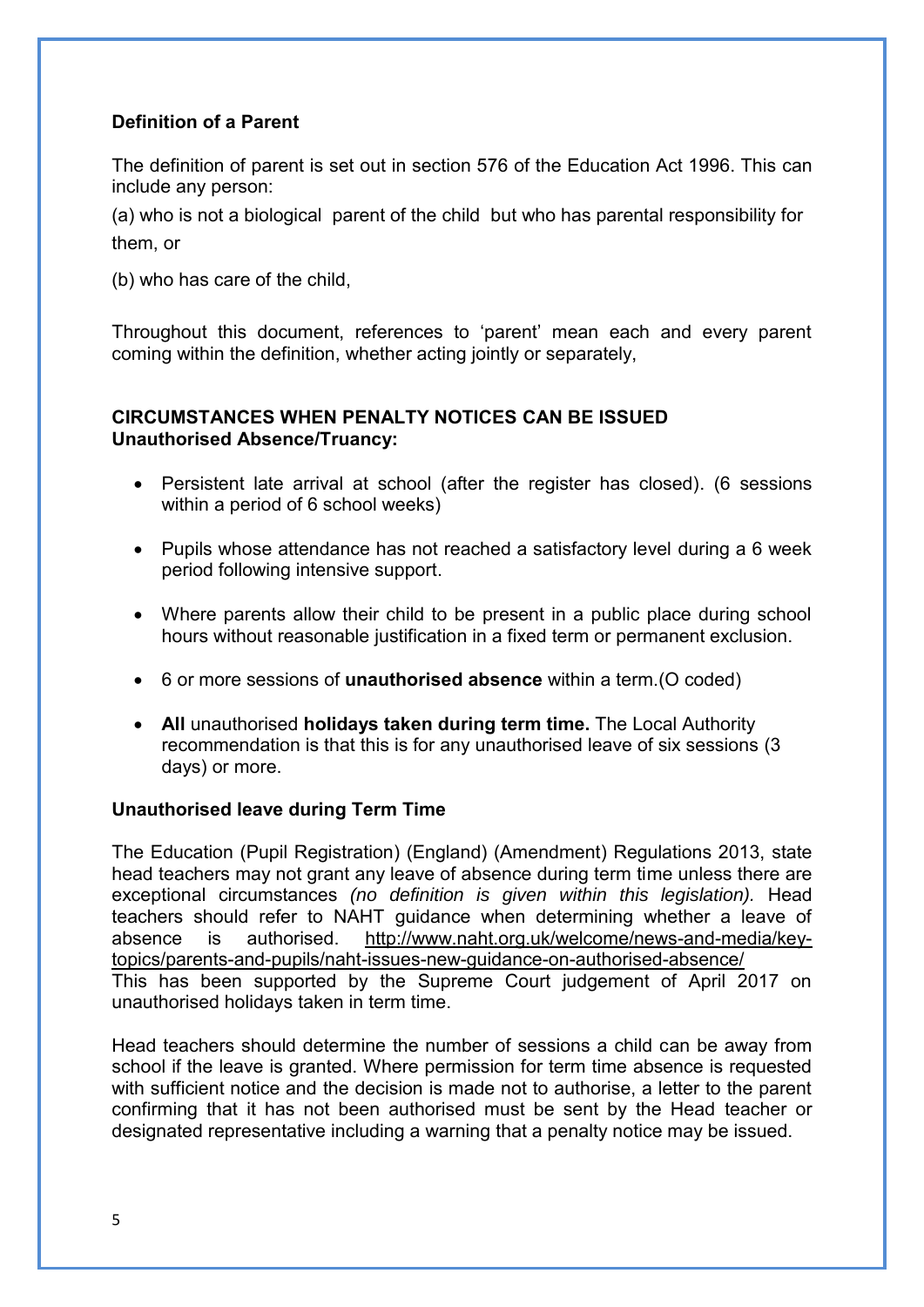If a holiday is then taken without authorisation the school must complete a request, signed by the head teacher (or designated deputy), that consideration be given to the issue of a penalty notice. The request should be sent to the Access to Education team within two weeks of the pupil returning to school. The Access to Education team will then issue a penalty notice if appropriate.

The Access to Education team will issue penalty notices on behalf of schools and will always serve them by first class post. The team will also ensure that the issuing of penalty notices is closely monitored with the relevant financial penalty being imposed.

If the penalty notice has not been paid within the 28 day deadline the case may be escalated and consideration given to prosecution for the original attendance offence.

A parent may receive more than one separate penalty notice resulting from the unauthorised absence, but not in excess of 3 penalty notices for an individual child in any twelve-month period. A penalty notice will be issued to each parent of each child.

If an initial Fixed Penalty Notice has failed to secure an improvement in attendance, the Access to Education team reserves the right to proceed with prosecution, providing the necessary casework has been completed by the school. Each case will be considered on its own merit.

#### **WITHDRAWAL OF PENALTY NOTICE**

Penalty notices may only be withdrawn in the following circumstances:

- a. when it is issued to the wrong person
- b. when issued outside the terms of the Code of Conduct
- c. when an offence has not been committed
- d. if a parent can prove it was delivered to the wrong address

e. if there are unforeseen exceptional circumstances the leave of absence may be authorised.

# **PROSECUTION FOR NON PAYMENT OF A FINE**

The prosecution would not be for non- payment of the fine, but for the original offence of failing to ensure child's regular attendance at school. The Access to Education team may use the fact that a penalty notice has been issued and remains unpaid as evidence.

The Access to Education team would look at all the circumstances of the case when assessing the likelihood of securing a conviction for the original attendance offence.

If the decision is made to proceed with prosecution the parent or carer will be issued with a notice of intended prosecution (NIP) in the first instance; then as a matter of good practice, in any subsequent interviews with parents, the Local Authority will act in accordance with the spirit of the Codes of Practice set out in the Police and Criminal Evidence Act 1984 (PACE), ensuring that the parent understands the basis for the interview, their needs are taken into account, their rights are explained and the interviews are conducted fairly**.**